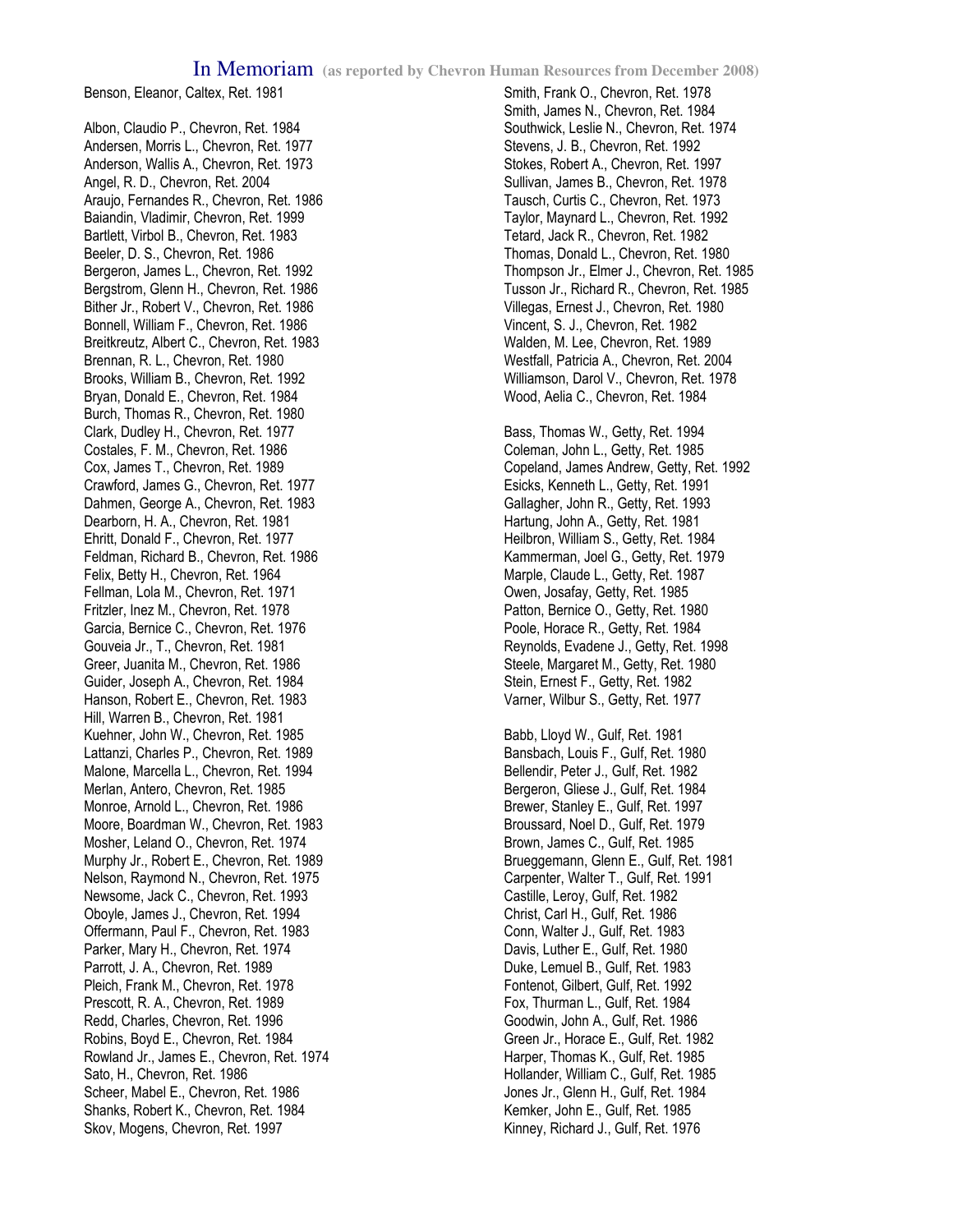Knobloch, Vernon R., Gulf, Ret. 1985 Lewis, Bernard J., Gulf, Ret. 1984 Marshall, Foch A., Gulf, Ret. 1975 Mc Eachern Jr., W. F., Gulf, Ret. 1984 Melton, Denzel R., Gulf, Ret. 1986 Murray, James J., Gulf, Ret. 1985 Noble, Ray P., Gulf, Ret. 1984 Ortiz, Manuel, Gulf, Ret. 1995 Parker, Ray E., Gulf, Ret. 1981 Petty, Robert S., Gulf, Ret. 1981 Reissner, Hugo W., Gulf, Ret. 1983 Scafide, Louis L., Gulf, Ret. 1981 Schnackenberg, R. W., Gulf, Ret. 1987 Shaw, Bernard B., Gulf, Ret. 1982 Shroyer Jr., Guy F., Gulf, Ret. 1985 Steele, Grant, Gulf, Ret. 1983 Underwood, Charles L., Gulf, Ret. 1998 Van Sant Jr., Ralph W., Gulf, Ret. 1976 Vinson, J. William, Gulf, Ret. 1985 Walas, Robert S., Gulf, Ret. 1999 Waldrop, Thomas G., Gulf, Ret. 1986 Walsh, Timothy M., Gulf, Ret. 1983 Warner, Richard E., Gulf, Ret. 1989 Williams Jr., George, Gulf, Ret. 1983 Wilson, John M., Gulf, Ret. 1980 Young, W. R., Gulf, Ret. 1976

Gallegos, Gilbert, Molycorp, Ret. 1985

Adelmann, Leroy G., Texaco, Ret. 1971 Amore, Anthony M., Texaco, Ret. 1989 Armstrong, David, Texaco, Ret. 1980 Bain, Catherine M., Texaco, Ret. 1982 Beasley, Bobby F., Texaco, Ret. 1988 Bennett, Charles R., Texaco, Ret. 1985 Bennett, James I., Texaco, Ret. 1980 Bodin Jr., Edward J., Texaco, Ret. 1990 Browne, John S., Texaco, Ret. 1982 Brownley III, Claud P., Texaco, Ret. 1977 Brungardt, Clemens J., Texaco, Ret. 1984 Burgess, William H., Texaco, Ret. 1982 Clement, Renol J., Texaco, Ret. 1983 Clive, Jesse E., Texaco, Ret. 1989 Collie Jr., A. Lewis, Texaco, Ret. 1988 Cook, Thomas N., Texaco, Ret. 1988 Davis, Merwin J., Texaco, Ret. 1977 Dawyot, Joseph T., Texaco, Ret. 1979 Dennis, Melvin G., Texaco, Ret. 1978 Elliott Jr., Forest B., Texaco, Ret. 1983 Elston Jr., Victor S., Texaco, Ret. 1978 Ferraro, Leonard F., Texaco, Ret. 1986 Fisher, James J., Texaco, Ret. 1989 Garcia, Manuel A., Texaco, Ret. 1977 Goodson, W. D., Texaco, Ret. 1977 Green, Larry, Texaco, Ret. 1989 Guenther, Olive P., Texaco, Ret. 1986 Guidry, John, Texaco, Ret. 1983 Hall, Edwin C., Texaco, Ret. 1982 Hawes, Kenneth E., Texaco, Ret. 1982

Heighton, David E., Texaco, Ret. 1981 Higginbotham, J. N., Texaco, Ret. 1988 Holmes, Paul D., Texaco, Ret. 1994 Horton Sr., Ramsey J., Texaco, Ret. 1981 Hudson, Betty M., Texaco, Ret. 1987 Jacobs, Robert C., Texaco, Ret. 1982 January, Gwendolyn E., Texaco, Ret. 1992 Katz, Eve, Texaco, Ret. 1979 King, Silas, Texaco, Ret. 1977 Kirgan, Harry M., Texaco, Ret. 1979 Knipe, Harry L., Texaco, Ret. 1982 Koontz, Roderick W., Texaco, Ret. 1983 Lee, Milton, Texaco, Ret. 1984 Lewis, Harry R., Texaco, Ret. 1986 Macklin, Joan E., Texaco, Ret. 1996 Martin, Robert E., Texaco, Ret. 1970 Marx, Alvin R., Texaco, Ret. 1986 Mccabe, Wilma R., Texaco, Ret. 1976 Moran, Andrew I., Texaco, Ret. 1996 Morton, Clarence A., Texaco, Ret. 1987 Musch Jr., Alfred W., Texaco, Ret. 1990 North, Edward E., Texaco, Ret. 1982 Omealy, Howard J., Texaco, Ret. 1980 Poillucci, John A., Texaco, Ret. 1979 Ridenhour, Walter E., Texaco, Ret. 1977 Rosoff, Thelma, Texaco, Ret. 1976 Sampson, John O., Texaco, Ret. 1989 Schneider, Audrey L., Texaco, Ret. 1987 Schwartzenburg, Lola P., Texaco, Ret. 1976 Sitton Jr., Marcus B., Texaco, Ret. 1994 Smith, Harold W., Texaco, Ret. 1981 Steffen, Edgar E., Texaco, Ret. 1979 Stinnett, Loy T., Texaco, Ret. 1988 Toy, Arnold A., Texaco, Ret. 1978 Vance, Robert W., Texaco, Ret. 1997 Vowell, Dorance M., Texaco, Ret. 1973 Wagner, Kenneth A., Texaco, Ret. 1990 Wallis, Thomas K., Texaco, Ret. 1985 Washmon, Don W., Texaco, Ret. 1984 Waugh Jr., Delbert, Texaco, Ret. 1985 Wright, Henry D., Texaco, Ret. 2003 TRUE, Marian L., Texaco, Ret. 1994

Ashburn Jr., James W., Unocal, Ret. 1981 Cannon, B. J., Unocal, Ret. 1986 Carruth, Benny Roy, Unocal, Ret. 1984 Church, Charles L., Unocal, Ret. 1985 Cook, Henry O., Unocal, Ret. 1982 Dalton, Harold H., Unocal, Ret. 1975 Dlouhy, Frank H., Unocal, Ret. 1981 Dorin, Bernard W., Unocal, Ret. 1990 Ervin, Max A., Unocal, Ret. 1986 Everling, Charles R., Unocal, Ret. 1985 Fenton, Donald M., Unocal, Ret. 1992 Foster, Albert E., Unocal, Ret. 1979 Fraser, John R., Unocal, Ret. 1980 Graff, Daryl D., Unocal, Ret. 1999 Havens, Betty A., Unocal, Ret. 1992 Hayes, Walter, Unocal, Ret. 1976